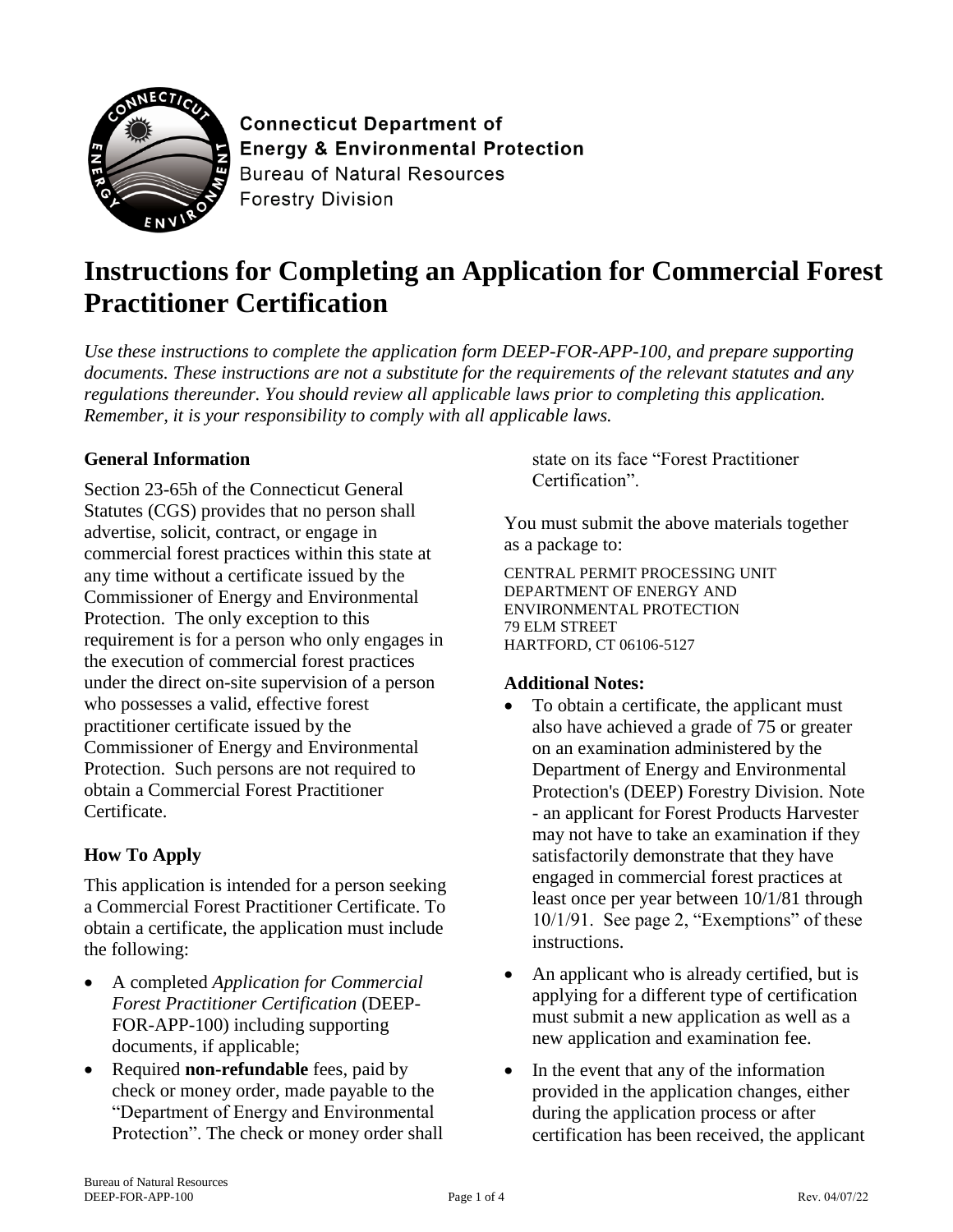shall notify the Bureau of Natural Resources/Division of Forestry of all such changes at 860-424-3630 or by email at: [DEEP.Forestry@ct.gov](mailto:DEEP.Forestry@ct.gov)

#### **Application Instructions**  (DEEP-FOR-APP-100)

Please read the application form and instructions carefully. They have been designed to obtain specific information and any information that is missing or unclear will cause delays in the review process. If any questions are not applicable to your specific activity, please enter "N/A" in the space provided. If a question or supporting document is only required for specific activities it will be noted on the application form and in the instructions.

Please be advised that these instructions are not a substitute for any state or federal statutes or regulations. Be sure to refer to the applicable statutes and regulations while completing your application.

#### **Part I: Application Type and Fee Information**

Select one type of certification for which you are applying. Certification is available in the following categories:

*Forester:* Required for a commercial forest practitioner who supervises or engages in the planning and design of a forest practice, including but not limited to, commercial forest products harvest operations, or acts as a property owner's agent in the sale of commercial forest products. A certified forester may also execute contracts or agreements, written or verbal, for the purchase of commercial forest products, act in the buyer's behalf in the supervision of commercial forest product harvest operations, and engage in the execution of commercial forest product harvest operations.

*Supervising Forest Products Harvester:* Required for a commercial forest practitioner who executes contracts or agreements, written or verbal, for the purchase of commercial forest products or who acts in the buyer's behalf in the supervision of commercial forest product harvest operations. A Supervising Forest Products Harvester may also engage in the execution of commercial forest product harvest operations.

*Forest Products Harvester:* Required for a commercial forest practitioner who engages in the execution of commercial forest product harvest operations.

Currently, forest practitioner certification or licenses issued by another state are not valid in Connecticut.

Check the applicable box identifying the application type. For a renewal of an existing certificate, include the existing certificate number and expiration date. A certificate is deemed to be "existing", *only* if it has not yet expired on the date an application is filed. A renewal application must be submitted at least 60 days before the expiration date of the existing certificate.

## **Exemptions**

1. An applicant applying for Forest Products Harvester certification who satisfactorily demonstrates that he has engaged in commercial forest practices at least once each year between 10/1/81 through 10/1/91 does not have to take an examination and is not required to pay the *examination* fee. An applicant who seeks certification through such a demonstration *must still* complete an *Application for Commercial Forest Practitioner Certification* (DEEP-FOR-APP-100) and submit it along with *Attachment A: Forest Products Harvester Examination Exemption* (DEEP-FOR-APP-101) and the application fee. A person seeking Forest Products Harvester certification who is otherwise eligible for exemption may forgo the demonstration noted in this paragraph and elect to take the examination. Anyone electing to take the examination must submit an application, the application fee and the examination fee.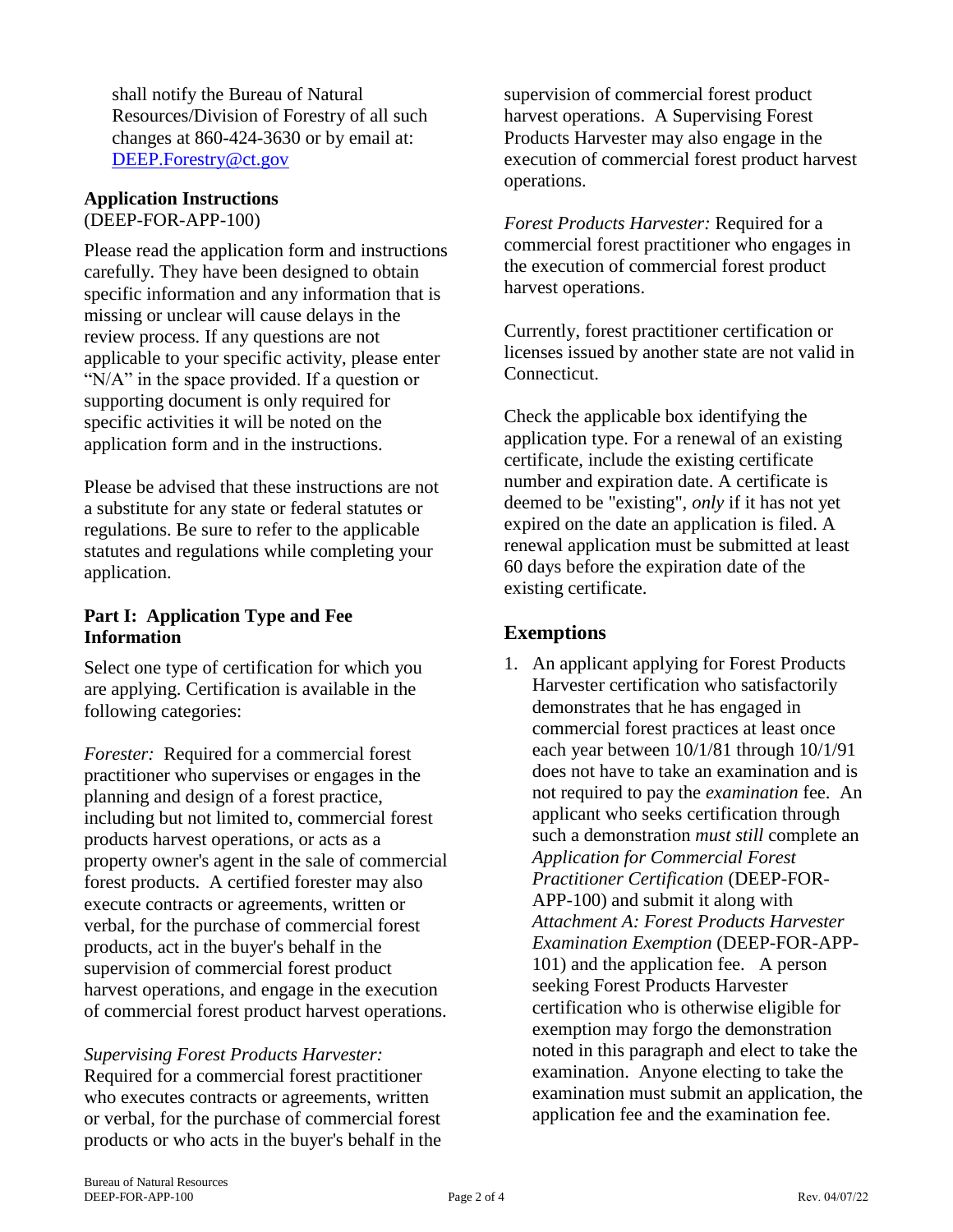CGS section 23-65f defines "commercial forest practices" as any forest practices performed by a person, other than the owner of the subject land, for remuneration, or which, when performed, yield commercial forest products.

Upon receipt of a properly completed application and Attachment A, the department will review all information provided. If the information in Attachment A does not demonstrate that the applicant has the requisite experience, the applicant shall submit the examination fee and must pass the examination in order to qualify for certification.

The information requested on Attachment A must be provided for each year from 10/1/81 to 10/1/91. *A separate Attachment A must be provided for each year*. Only Attachment A or a clear copy thereof may be used for each year.

The employer or landowner for whom the applicant performed commercial forest practices must certify by his or her signature in the space provided in Part I of Attachment A that the information on Attachment A is true, to the best of the landowner's or employer's knowledge or belief. A separate Attachment A must be provided for each landowner and/or employer for whom an applicant performed commercial forest practices.

An applicant may also provide a copy of applicable contracts, agreements, wage statements, or other documents proving that he has engaged in commercial forest practices for each year or years between 10/1/81 to 10/1/91.

The applicant's signature in Part II of Attachment A certifies that, to the best of his or her knowledge or belief, the information contained in the application is true, accurate and complete. An application will be considered insufficient unless all required signatures are provided.

2. State or municipal employees who engage in activities for which certification is required and who do so solely as a part of their state or municipal employment may seek exemption from payment of the application and examination fees. The exemption from payment of the application and examination fees applies only to activities wholly performed as a part of an applicant's state or municipal employment and will expire upon the termination of such person's employment. A state or municipal employee *must still submit a completed application and pass the examination* unless an employee seeking forest products harvester certification demonstrates that he is exempt from the examination requirement.

#### **Re-examinations**

If you are filing an application in order to *retake* the examination, please read the following: An applicant who fails to pass the examination may retake the examination. In order to be eligible to retake the examination, a person must submit a new application along with a new examination fee. No new application fee is required provided the person is seeking the examination for the same type of certification previously sought and the re-examination application is made within two years of submission of the original application. A separate examination fee is required each time a person retakes an examination.

#### **Renewal Applications**

Completed applications for renewal of certification must be submitted to the Department no less than 60 days prior to the expiration date on the certificate. The certification regulations provide that if the statutes or regulations concerning forestry, forest practices or wetlands have changed and such change results in a change in the conduct of forest practices, an examination for recertification shall be required. You will be notified by the Department should an examination be necessary, of where and when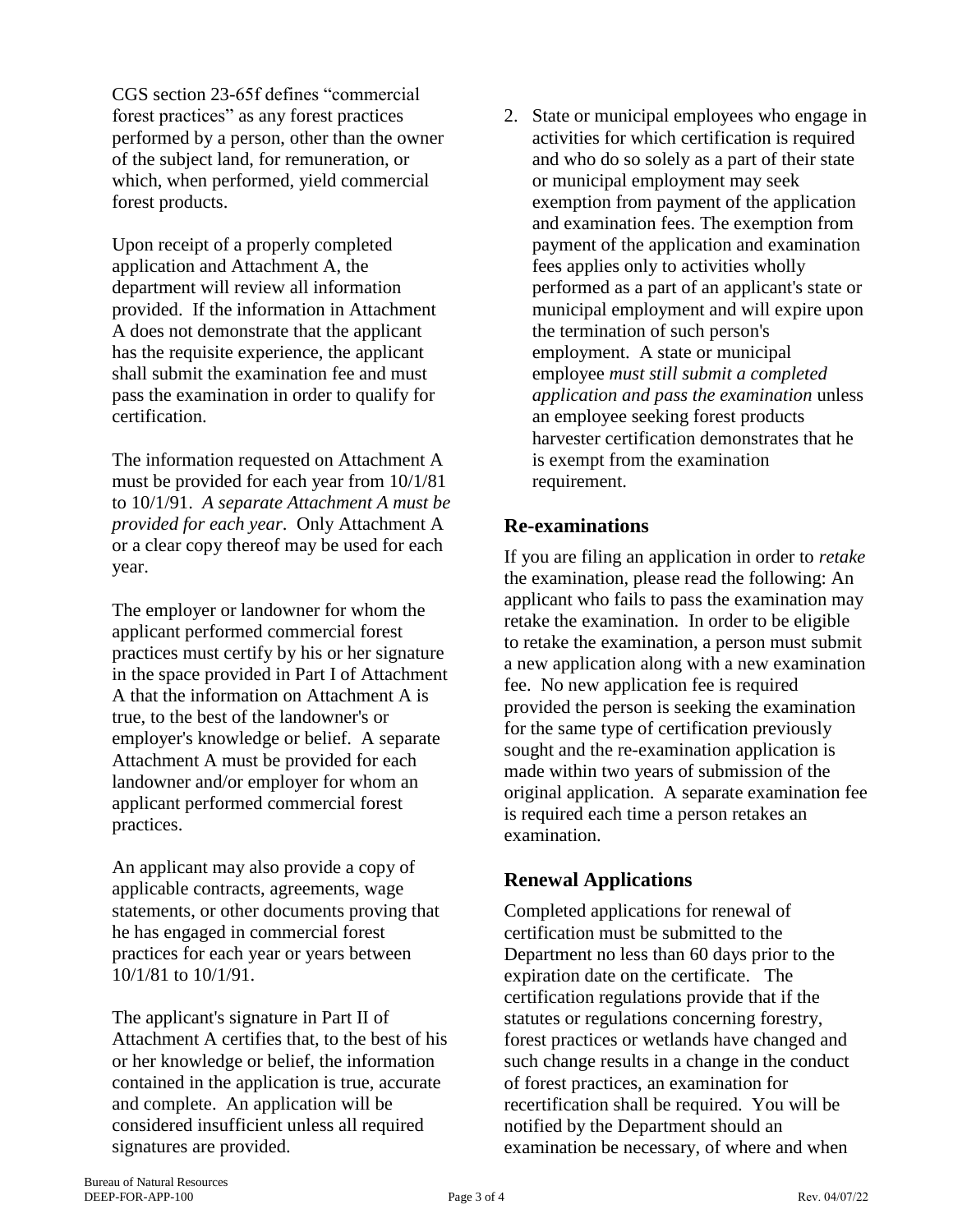the exam will be given. In order to renew a certification, the following requirements must be met:

- 1) All annual reports must be submitted.
- 2) The required number of [continuing](https://portal.ct.gov/DEEP/Forestry/Forest-Practitioner-Certification/Continuing-Education-for-Certified-Forest-Practioners) [education units](http://www.ct.gov/deep/cwp/view.asp?a=2697&q=322768&deepNav_GID=1631) (CEU's) must have been submitted to the Department.

All outstanding annual reports and CEUs must be submitted with a completed renewal application.

#### **Part II: Applicant Information**

- 1. *Applicant* Complete the following information concerning the applicant.
	- Provide the legal name, last, first, and middle (include suffix).
	- Provide mailing address.
	- *Phone*  Unless otherwise indicated, the phone number provided should be the number where the corresponding individual can be contacted during daytime business hours.
	- *E-Mail* Applicants must provide an accurate e-mail address when completing their application form. The e-mail address may be used for future correspondence from DEEP to your business.
	- Provide *Date of Birth.*
- 2. Provide residence address for the applicant, if different than mailing address.
- 3. *Emergency Contact Person* Provide the name, relationship and phone number of the specific individual whom DEEP may contact.
- 4-6.) Provide information requested concerning the applicant's employers,

business names, and entities under which or for whom the applicant engages in commercial forest practices.

#### **Part III: Additional Background Information**

- 1. *For Forester Certification Level Only:* Provide all post high school education (complete for renewal applications also.)
- 2. *For all Applicants:*

Provide information concerning applicant's compliance background.

#### **Attachment A: Forest Products Harvester Examination Exemption**

This attachment must be completed and submitted with the application only if the applicant qualifies for the **Forest Products Harvester** examination exemption as described in these instructions.

#### **Part IV: Certification**

After the application has been completed it must be reviewed and signed by both the applicant(s) and the individual(s) who actually prepared the application. By their signature, they certify that to the best of their knowledge and belief, the information contained in the application, including all attachments, is true, accurate and complete.

An application will be considered insufficient unless all required signatures are provided.

#### **Affirmative Action, Equal Employment Opportunity and Americans with Disabilities**

The Connecticut Department of Energy and Environmental Protection is an Affirmative Action/Equal Opportunity Employer that is committed to complying with the requirements of the Americans with Disabilities Act (ADA). Please contact us at (860) 418-5910 or [deep.accommodations@ct.gov](mailto:deep.accommodations@ct.gov) if you: have a disability and need a communication aid or service; have limited proficiency in English and may need information in another language; or if you wish to file an ADA or Title VI discrimination complaint.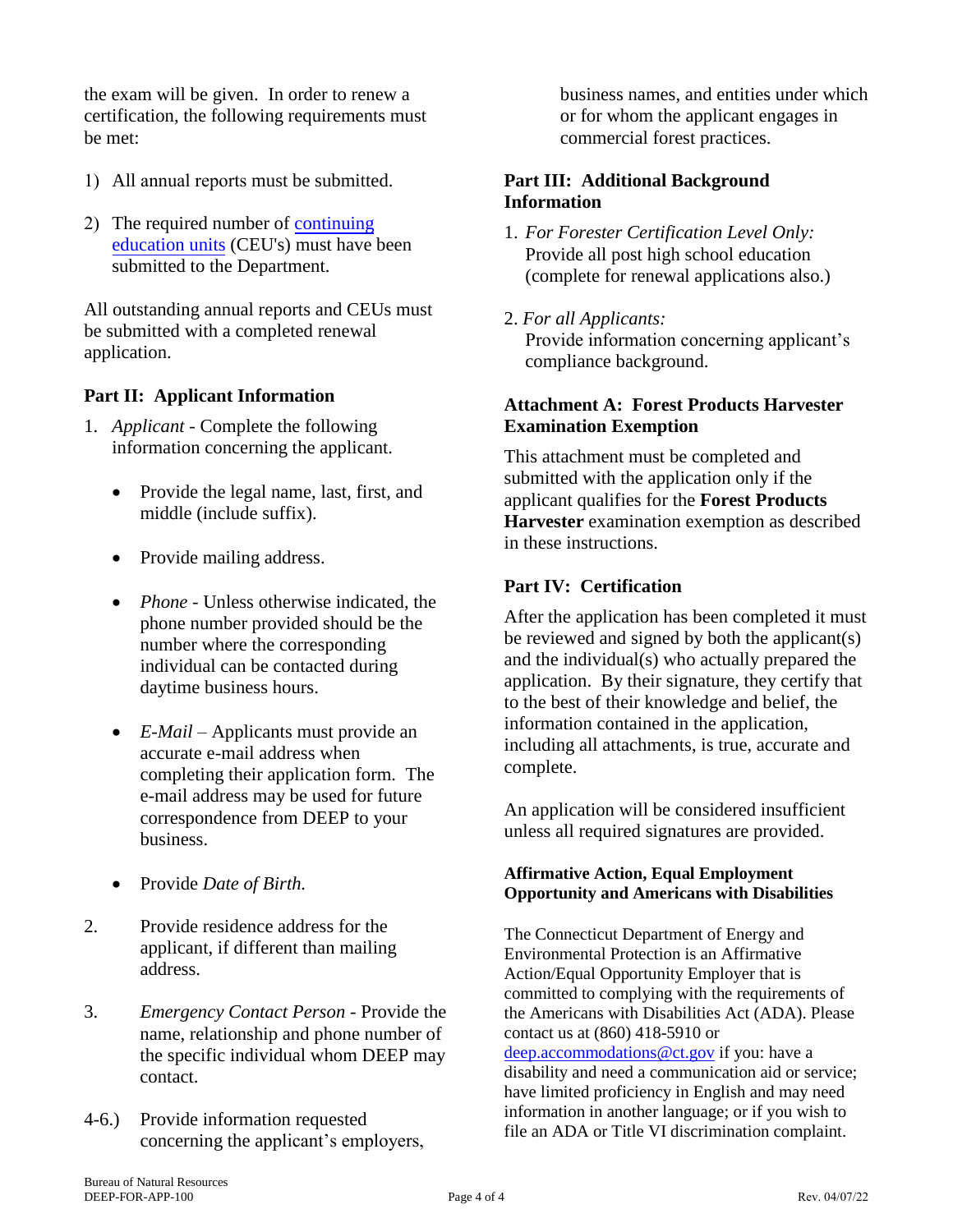**CPPU USE ONLY App #:\_\_\_\_\_\_\_\_\_\_\_\_\_\_\_\_\_\_\_\_\_\_\_\_\_\_\_\_\_\_\_\_ Doc #:\_\_\_\_\_\_\_\_\_\_\_\_\_\_\_\_\_\_\_\_\_\_\_\_\_\_\_\_\_\_\_\_** Check #: **Program: Forestry Certification FPH SFPH F # EE O G**

**Connecticut Department of Energy & Environmental Protection Bureau of Natural Resources Forestry Division** 

# **Application for Commercial Forest Practitioner Certification**

Please complete this form in accordance with the instructions (DEEP-FOR-INST-100) to ensure the proper handling of this application. Print or type unless otherwise noted. The application and examination fee must be submitted along with a completed application to the address specified at the end of this form.

#### **Part I: Application Type and Fee Information**

**Select one type of certification:** See *General Information About Commercial Forest Practitioner Certification* of the application instructions for a description of the different types of certification.

| <b>Supervising Forest Products Harvester</b><br><b>Forester</b>                                                                                                                                                                      | <b>Forest Products Harvester</b> |                           |                  |  |
|--------------------------------------------------------------------------------------------------------------------------------------------------------------------------------------------------------------------------------------|----------------------------------|---------------------------|------------------|--|
| <b>Application Type</b><br>Check the appropriate box identifying the application type.                                                                                                                                               | <b>Application</b><br>Fee        | <b>Examination</b><br>Fee | <b>Total Fee</b> |  |
| <b>New Application</b>                                                                                                                                                                                                               | $$235.00$ [#1895]                | $$65.00$ [#84]            | \$300.00         |  |
| New Application - Exempt from Examination Fee<br>(see instructions) must complete Attachment A                                                                                                                                       | $$235.00$ [#1895]                |                           | \$235.00         |  |
| New Application - Retake of an examination (see instructions)                                                                                                                                                                        |                                  | \$65.00 [#84]             | \$65.00          |  |
| <b>Renewal Application</b><br>Existing Certification No.: _________<br>Expiration Date: ___________                                                                                                                                  | \$235.00 [#1895]                 |                           | \$235.00         |  |
| Check here, in addition to above boxes, if the applicant is a State or<br>Municipal employee for which certification is required for their<br>employment. If this box is checked, the application and examination<br>fee are waived. | \$0                              | \$0                       | \$0              |  |
| Check here, in addition to the above boxes, if the applicant is unable to read and is applying to take the oral<br>examination. If this box is checked, the person preparing this application must sign and complete Part IV.        |                                  |                           |                  |  |

## **Part II: Applicant Information**

| Please provide the following information regarding the applicant. |                                                                                                                                                                                                                                                                                                                                             |        |             |           |
|-------------------------------------------------------------------|---------------------------------------------------------------------------------------------------------------------------------------------------------------------------------------------------------------------------------------------------------------------------------------------------------------------------------------------|--------|-------------|-----------|
|                                                                   | Name:<br>Last                                                                                                                                                                                                                                                                                                                               | First  |             | Middle    |
|                                                                   | Mailing Address:                                                                                                                                                                                                                                                                                                                            |        |             |           |
|                                                                   | City/Town:                                                                                                                                                                                                                                                                                                                                  | State: |             | Zip Code: |
|                                                                   | Home Phone:                                                                                                                                                                                                                                                                                                                                 |        | Cell Phone: |           |
|                                                                   | *E-mail address:                                                                                                                                                                                                                                                                                                                            |        |             |           |
|                                                                   | Date of Birth:                                                                                                                                                                                                                                                                                                                              |        |             |           |
|                                                                   | *By providing this e-mail address you are agreeing to receive official correspondence from DEEP, at this electronic<br>address, concerning the subject application. Please remember to check your security settings to be sure you can receive<br>e-mails from "ct.gov" addresses. Also, please notify DEEP if your e-mail address changes. |        |             |           |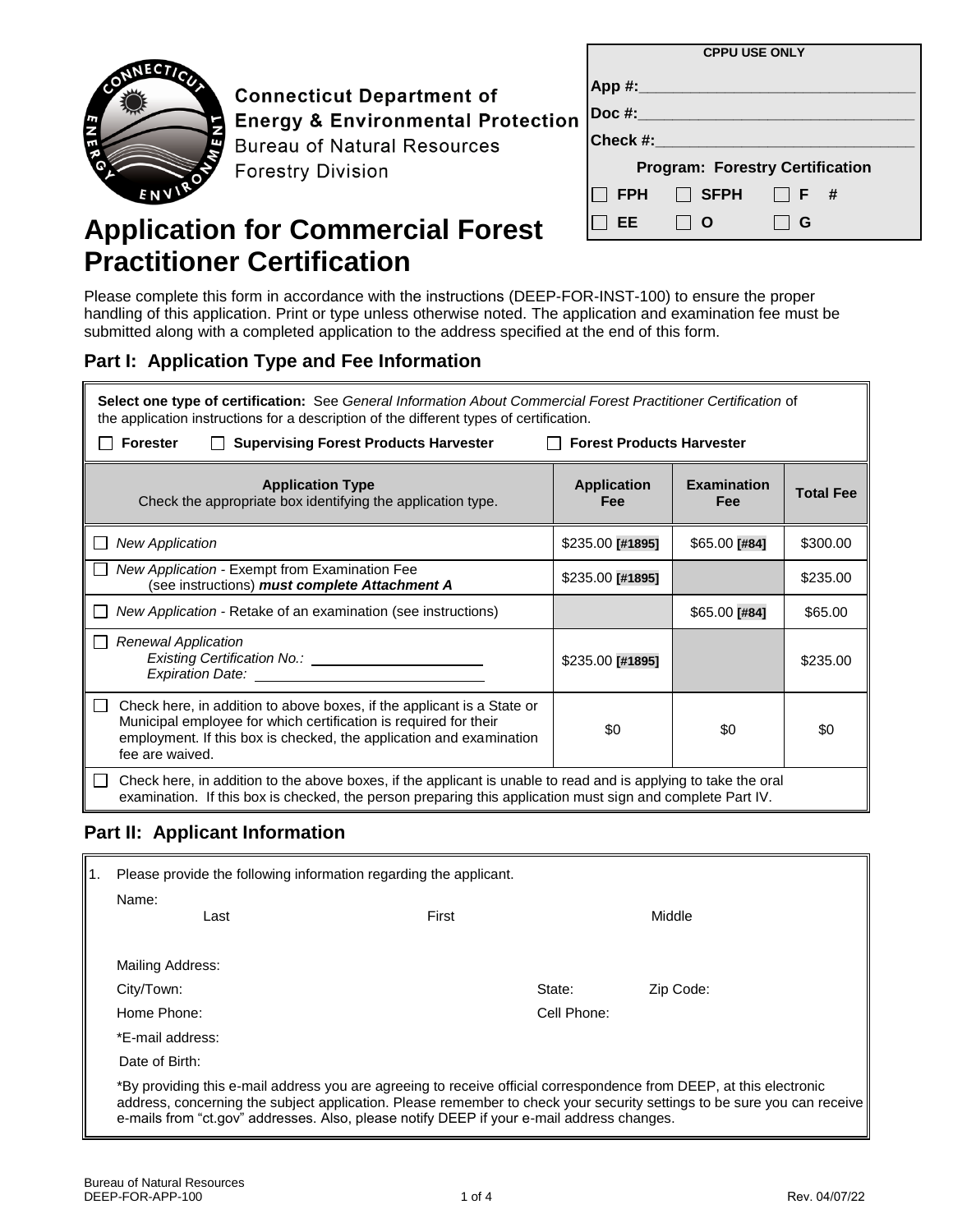# **Part II: Applicant Information (continued)**

| 2. | Applicant Residence Address (if different than above): |                                                                                                                                                                                                                                     |                  |               |                  |                       |                 |              |
|----|--------------------------------------------------------|-------------------------------------------------------------------------------------------------------------------------------------------------------------------------------------------------------------------------------------|------------------|---------------|------------------|-----------------------|-----------------|--------------|
|    | City/Town:                                             | State:                                                                                                                                                                                                                              | Zip Code:        |               |                  |                       |                 |              |
|    |                                                        |                                                                                                                                                                                                                                     |                  |               |                  |                       |                 |              |
| 3. | <b>Emergency Contact Information:</b>                  |                                                                                                                                                                                                                                     |                  |               |                  |                       |                 |              |
|    | <b>Emergency Contact Name:</b>                         |                                                                                                                                                                                                                                     |                  | Relationship: |                  | Phone Number:         |                 |              |
|    |                                                        |                                                                                                                                                                                                                                     |                  |               |                  |                       |                 |              |
|    |                                                        |                                                                                                                                                                                                                                     |                  |               |                  |                       |                 |              |
| 4. | Forest Practices.                                      | Please provide the following information regarding each employer for whom the applicant engages in Commercial                                                                                                                       |                  |               |                  |                       |                 |              |
|    | <b>Name</b>                                            | <b>Street Address</b>                                                                                                                                                                                                               | <b>City/Town</b> | <b>State</b>  | Zip<br>Code      | <b>Contact Person</b> |                 | <b>Phone</b> |
|    |                                                        |                                                                                                                                                                                                                                     |                  |               |                  |                       |                 |              |
|    |                                                        |                                                                                                                                                                                                                                     |                  |               |                  |                       |                 |              |
|    |                                                        |                                                                                                                                                                                                                                     |                  |               |                  |                       |                 |              |
|    |                                                        |                                                                                                                                                                                                                                     |                  |               |                  |                       |                 |              |
|    |                                                        |                                                                                                                                                                                                                                     |                  |               |                  |                       |                 |              |
| 5. |                                                        | For applicants who engage in Commercial Forest Practices under a business name, please provide the following<br>information for each business under which the applicant engages in Commercial Forest Practices.                     |                  |               |                  |                       |                 |              |
|    | <b>Name</b>                                            | <b>Street Address</b>                                                                                                                                                                                                               | <b>City/Town</b> | <b>State</b>  | Zip<br>Code      | <b>Contact Person</b> |                 | <b>Phone</b> |
|    |                                                        |                                                                                                                                                                                                                                     |                  |               |                  |                       |                 |              |
|    |                                                        |                                                                                                                                                                                                                                     |                  |               |                  |                       |                 |              |
|    |                                                        |                                                                                                                                                                                                                                     |                  |               |                  |                       |                 |              |
|    |                                                        |                                                                                                                                                                                                                                     |                  |               |                  |                       |                 |              |
|    |                                                        |                                                                                                                                                                                                                                     |                  |               |                  |                       |                 |              |
| 6. | <b>Commercial Forest Practices.</b>                    | For applicants who do not engage in Commercial Forest Practices for an employer or under a business name please<br>provide the following information regarding each name or entity under which or for whom the applicant engages in |                  |               |                  |                       |                 |              |
|    | <b>Name</b>                                            | <b>Street Address</b>                                                                                                                                                                                                               |                  |               | <b>City/Town</b> | <b>State</b>          | <b>Zip Code</b> | Phone        |
|    |                                                        |                                                                                                                                                                                                                                     |                  |               |                  |                       |                 |              |
|    |                                                        |                                                                                                                                                                                                                                     |                  |               |                  |                       |                 |              |
|    |                                                        |                                                                                                                                                                                                                                     |                  |               |                  |                       |                 |              |
|    |                                                        |                                                                                                                                                                                                                                     |                  |               |                  |                       |                 |              |
|    |                                                        |                                                                                                                                                                                                                                     |                  |               |                  |                       |                 |              |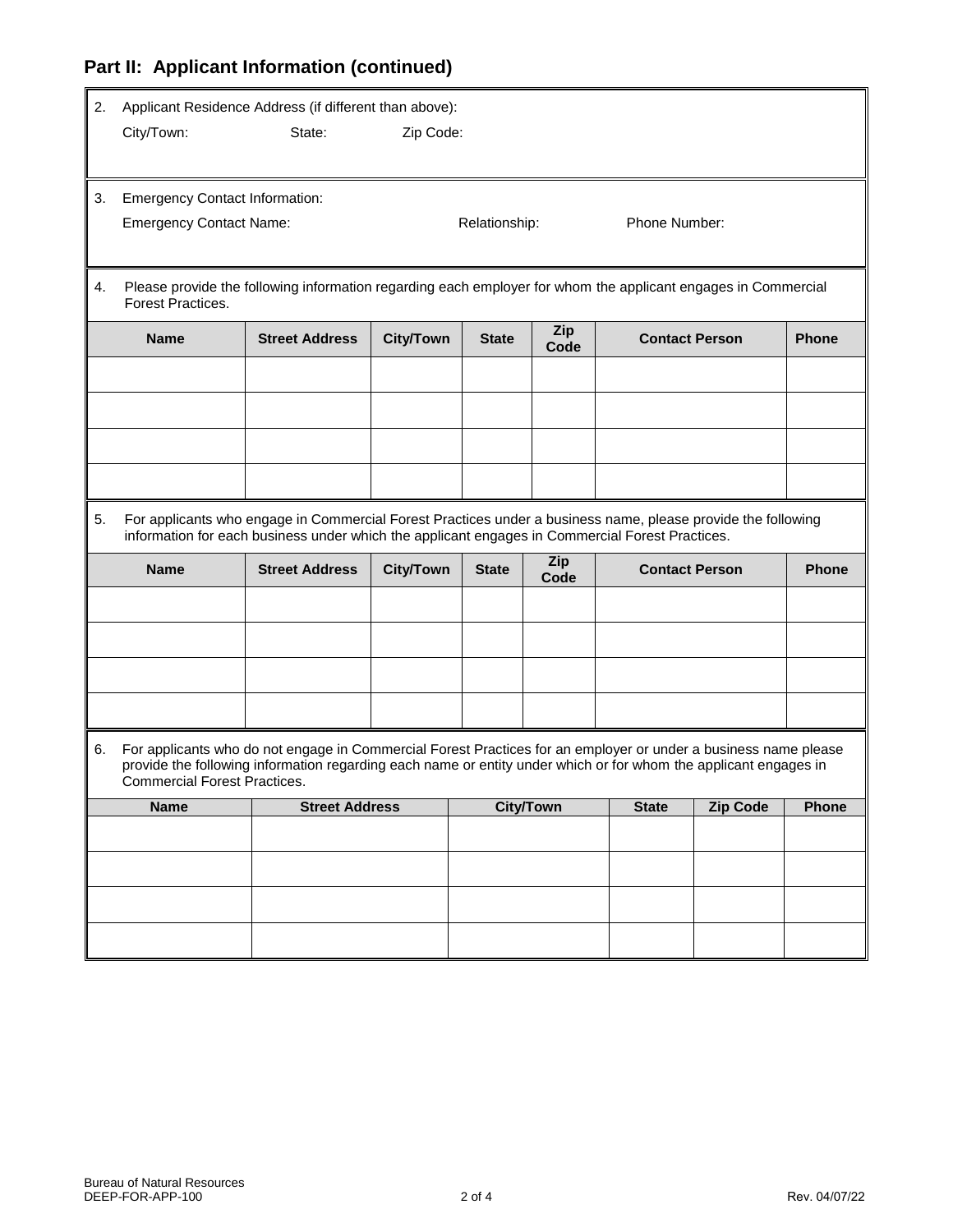# **Part III. Additional Background Information**

| 1. Applicants for Forester certification only (including renewal applications):                                                                                                                                                                                                                                                                                                                                                                                                      |                                                                                  |                                                                                                                                                                                           |                        |  |                                                                                                                |  |
|--------------------------------------------------------------------------------------------------------------------------------------------------------------------------------------------------------------------------------------------------------------------------------------------------------------------------------------------------------------------------------------------------------------------------------------------------------------------------------------|----------------------------------------------------------------------------------|-------------------------------------------------------------------------------------------------------------------------------------------------------------------------------------------|------------------------|--|----------------------------------------------------------------------------------------------------------------|--|
| <b>Name of Institution</b>                                                                                                                                                                                                                                                                                                                                                                                                                                                           |                                                                                  |                                                                                                                                                                                           | <b>Graduation Date</b> |  | <b>Degree Earned</b>                                                                                           |  |
|                                                                                                                                                                                                                                                                                                                                                                                                                                                                                      |                                                                                  |                                                                                                                                                                                           |                        |  |                                                                                                                |  |
|                                                                                                                                                                                                                                                                                                                                                                                                                                                                                      |                                                                                  |                                                                                                                                                                                           |                        |  |                                                                                                                |  |
|                                                                                                                                                                                                                                                                                                                                                                                                                                                                                      |                                                                                  |                                                                                                                                                                                           |                        |  |                                                                                                                |  |
| 2. For all Applicants:                                                                                                                                                                                                                                                                                                                                                                                                                                                               |                                                                                  | A. For each state (including Connecticut) in which the applicant is currently or has previously been<br>registered, certified or licensed as a forest practitioner provide the following: |                        |  |                                                                                                                |  |
| Name of<br><b>State</b>                                                                                                                                                                                                                                                                                                                                                                                                                                                              | current registration,<br>certificate or license<br>identifier (i.e.,<br>number): | if no longer registered, certified, or<br>licensed indicate why                                                                                                                           |                        |  | Has a registration, certification or<br>license as a forest practitioner been<br>denied, revoked or suspended? |  |
|                                                                                                                                                                                                                                                                                                                                                                                                                                                                                      |                                                                                  |                                                                                                                                                                                           |                        |  | $\Box$ Yes $\Box$ No; If yes, give dates<br>and explain:                                                       |  |
|                                                                                                                                                                                                                                                                                                                                                                                                                                                                                      |                                                                                  |                                                                                                                                                                                           |                        |  | $\Box$ Yes $\Box$ No; If yes, give dates<br>and explain:                                                       |  |
|                                                                                                                                                                                                                                                                                                                                                                                                                                                                                      |                                                                                  |                                                                                                                                                                                           |                        |  | $\Box$ Yes $\Box$ No; If yes, give dates<br>and explain:                                                       |  |
|                                                                                                                                                                                                                                                                                                                                                                                                                                                                                      |                                                                                  |                                                                                                                                                                                           |                        |  | Yes $\Box$ No; If yes, give dates<br>and explain:                                                              |  |
| B. Has the applicant ever been convicted of a felony associated with the conduct of a forest practice?<br>Yes<br>No<br>If yes, give dates and explain:<br>C. Within the past 3 years, has the applicant engaged in a forest practice for which a cease and desist<br>order, citation, or other administrative order has been issued from any federal, state, or local agency for<br>conduct associated with a forest practice ? $\Box$ Yes $\Box$ No If yes, give dates and explain: |                                                                                  |                                                                                                                                                                                           |                        |  |                                                                                                                |  |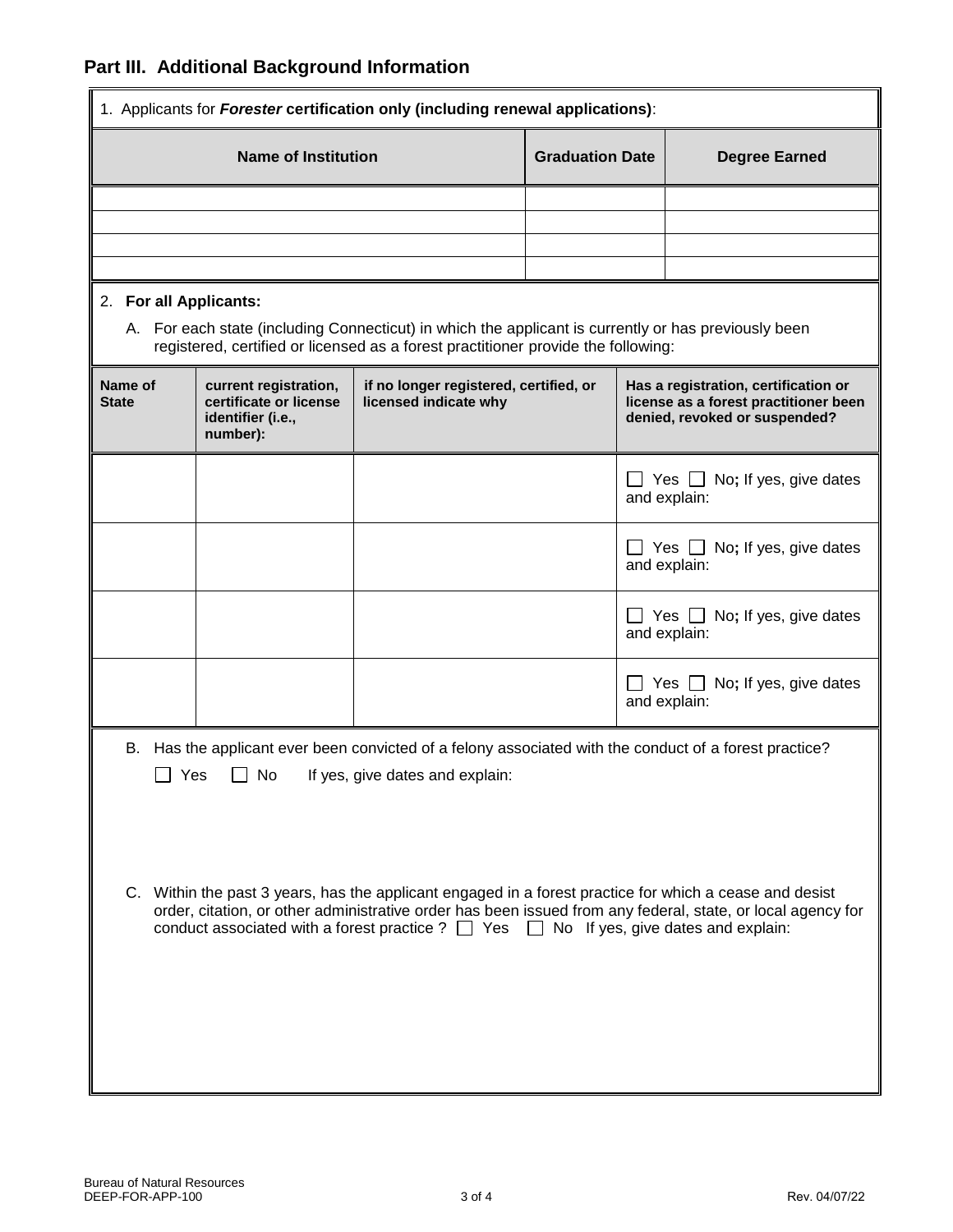#### **Part IV: Certification**

The applicant and the preparer, if applicable, must sign this part.

| "I have personally examined and am familiar with the information submitted in this document and all<br>attachments and certify that, based on reasonable investigation, the submitted information is true, accurate and<br>complete to the best of my knowledge and belief. I understand that any false statement made in this application<br>or its attachments may be grounds for denial, suspension, or revocation of a certification." |        |           |  |  |
|--------------------------------------------------------------------------------------------------------------------------------------------------------------------------------------------------------------------------------------------------------------------------------------------------------------------------------------------------------------------------------------------------------------------------------------------|--------|-----------|--|--|
| <b>Applicant Signature</b>                                                                                                                                                                                                                                                                                                                                                                                                                 |        | Date      |  |  |
| If an applicant is unable to read and has requested to take an examination orally, the person preparing this<br>application must sign and provide the information requested below.                                                                                                                                                                                                                                                         |        |           |  |  |
| "I declare under penalty of false statement that I have completed this application based upon the information<br>provided by the applicant and that to the best of my knowledge and belief the information in this application is<br>true, complete and correct."                                                                                                                                                                          |        |           |  |  |
| Signature of Preparer                                                                                                                                                                                                                                                                                                                                                                                                                      |        | Date      |  |  |
| Preparer's Address:                                                                                                                                                                                                                                                                                                                                                                                                                        |        |           |  |  |
| City/Town:                                                                                                                                                                                                                                                                                                                                                                                                                                 | State: | Zip Code: |  |  |
| Preparer's Phone:                                                                                                                                                                                                                                                                                                                                                                                                                          | ext.   |           |  |  |

Note: Please submit this completed Application Form, including Attachment A if applicable, and Fee to:

CENTRAL PERMIT PROCESSING UNIT DEPARTMENT OF ENERGY AND ENVIRONMENTAL PROTECTION 79 ELM STREET HARTFORD, CT 06106-5127

The applicant will be notified in writing of the exam date.

For Renewal applications, all annual reports and required CEU's must have been submitted. The applicant must submit all outstanding annual reports and CEUs with this completed application.

For questions, please contact the Forestry Division at 860-424-3630 or email at: [DEEP.Forestry@ct.gov](mailto:DEEP.Forestry@ct.gov)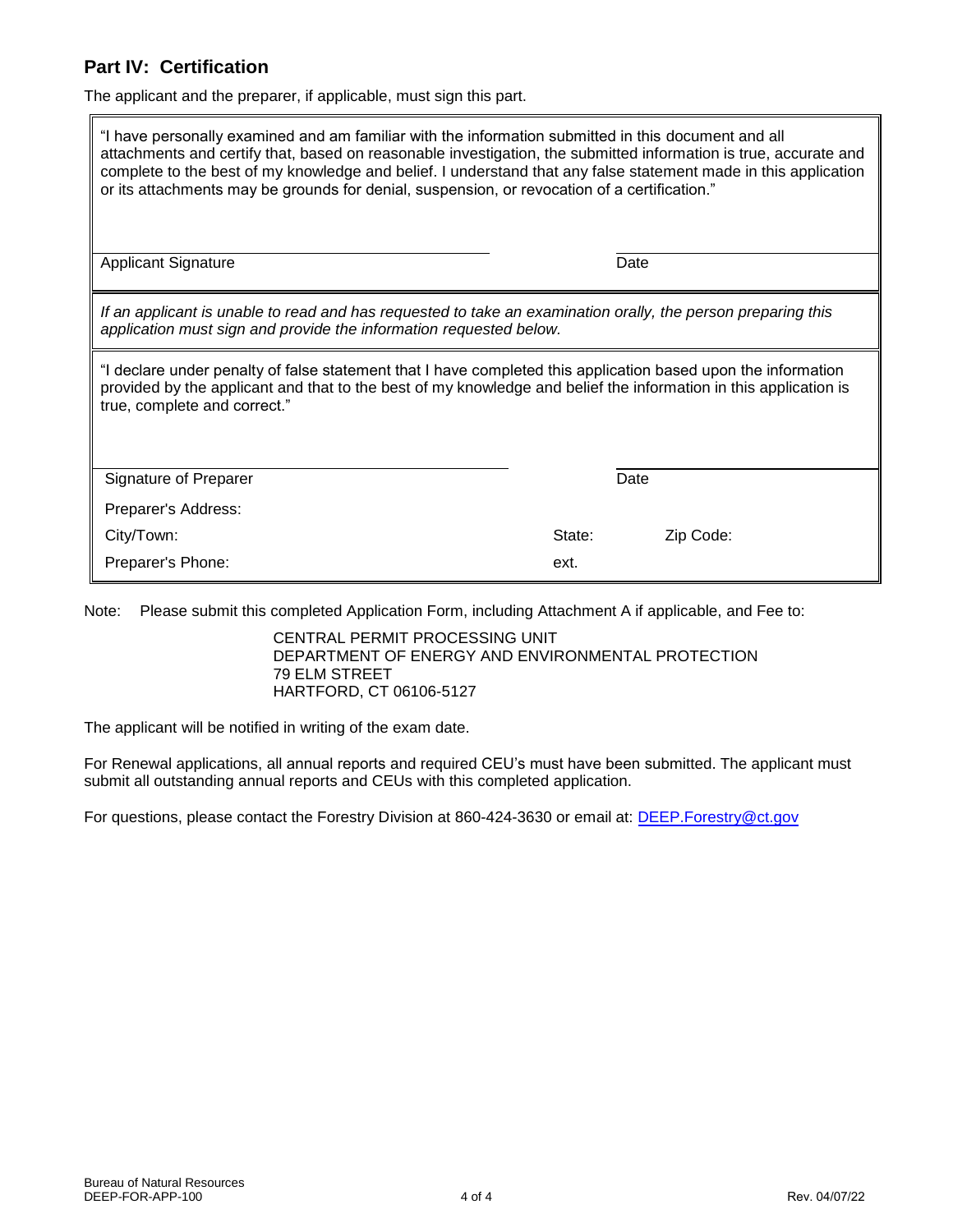# **Attachment A: Forest Products Harvester Examination Exemption**

*This form is to be completed and submitted with the application only if the applicant qualifies for the Forest Products Harvester Examination Exemption.* 

Applicant's Name:

Last First Middle

Please reproduce and complete this Attachment for *each* employer for whom the applicant was employed by, or for whom the applicant contracted to in the engagement of commercial forest practices *and/or* for *each* landowner for whom the applicant engaged in commercial forest practices.

### **Part I. Employer or Landowner Information**

|    | Please check one of the following:                                                        | Employer | Landowner |                                                                                                                 |
|----|-------------------------------------------------------------------------------------------|----------|-----------|-----------------------------------------------------------------------------------------------------------------|
| 1. | Provide Information concerning the Employer/Landowner:<br>Name:                           |          |           |                                                                                                                 |
|    | Address:                                                                                  |          |           |                                                                                                                 |
|    | City/Town:                                                                                |          | State:    | Zip Code:                                                                                                       |
|    | <b>Business Phone:</b>                                                                    |          | ext.      |                                                                                                                 |
|    | <b>Contact Person:</b>                                                                    |          | Title:    |                                                                                                                 |
| 2. | The dates during which the applicant performed commercial forest practices:               |          |           |                                                                                                                 |
|    | From:                                                                                     |          | To:       |                                                                                                                 |
| 3. | The estimated hours the applicant worked per week performing commercial forest practices: |          |           |                                                                                                                 |
| 4. | improvement, amount of volume harvested, acres planted, etc.):                            |          |           | Briefly describe the commercial forest practice being performed (timber harvesting, tree planting, timber stand |
| 5. | Indicate the town(s) in which the commercial forest practice(s) were performed:           |          |           |                                                                                                                 |